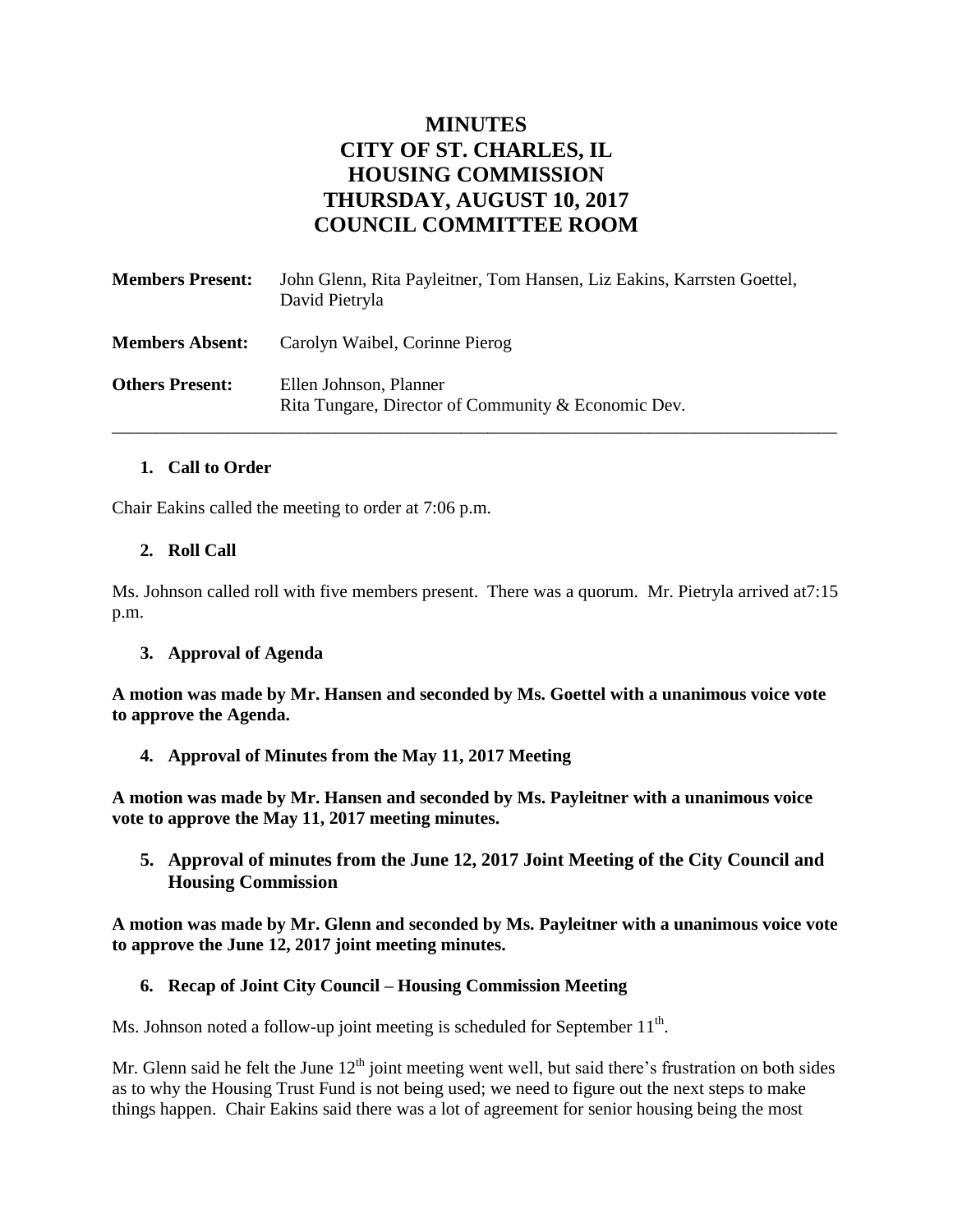viable and easily accepted form of affordable housing.

Mr. Glenn mentioned the Campana project in Batavia and stated there are quite a few affordable units proposed. Mr. Hansen said that project got approved for IHDA tax credits. The project proposed for Prairie Center did not; IHDA sees more value in having affordable housing for families than just focusing on seniors. Ms. Payleitner said she heard it was because the two projects were in too close proximity. Mr. Goettel said he also thinks the Campana developer (Evergreen) has a lot of experience with those types of applications. Mr. Glenn said he thinks it is because Batavia is trying to repurpose a building that has been vacant for so long and needs help. Ms. Tungare said it was explained that both applications went to IHDA around the same time and the Batavia project would cover this area; the one in our area was directed to refile in 2018, to have staggered timing. Chair Eakins said she has gone to a few of the public hearings for Campana for the Fox River Valley Initiative and the biggest reason that project is getting so much resistance is because, as of right now, they will have to accept people from the Aurora Housing Authority's wait list. There's no prioritizing Batavia, Geneva or St. Charles residents. Evergreen has applied for some exemptions that HUD can consider to make it more community focused.

New member David Pietryla joined the meeting. He introduced himself as the new Plan Commission liaison to the Housing Commission and shared some of his background. The other Commission members introduced themselves.

Chair Eakins gave Mr. Pietryla a brief update from the June  $12<sup>th</sup>$  joint meeting.

Ms. Johnson said she felt there was some confusion at the meeting regarding the Kane County Affordable Housing Fund, and suggested clarifying that opportunity in more detail for City Council at the September joint meeting. She said if Council has a better understanding they may see it as a good opportunity for spending a good chunk of the Housing Trust Fund to actually get units built in town. Ms. Tungare said the Council has made it clear to her that they do not just want to write a check to the County or anyone else without having the proper checks and balances in place; she assured them that there are rules and regulations in place from IHDA and our own City Code which limit how the money can be spent. Mr. Hansen said the County works the same way as the City; staff prepares the recommendation for disbursement of funds, the recommendation goes to the Commission for review, then to the County Board for approval. He suggested that if the City has an opportunity to work with the County that we follow a similar process. Ms. Johnson said logistics would have to be figured out, because part of the funding would still be coming from the County, so that part would still need to be approved by the Kane-Elgin Home Commission and County Board. If the City's money were bundled with the County's, there would be concern if the Kane-Elgin Commission/County Board would also be recommending use of St. Charles' funds. Mr. Hansen said it wouldn't, and that would be this Commission and the City Council. Ms. Johnson said it's a matter of figuring out the process that would be involved.

Ms. Johnson noted that she and Chair Eakins are attending a Kane-Elgin Home Commission meeting in Elgin on September  $19<sup>th</sup>$  to see how the Affordable Housing Fund review process works, including the types of projects that are submitted. She will share the meeting details with the Commission members if they are interested in attending. Ms. Johnson said they had hoped the Kane County staff would be able to come to this month or next month's Housing Commission meeting, but they have been too busy and invited us to their meeting instead. Unfortunately the September 19<sup>th</sup> meeting is after our joint meeting so we won't be able to report about it, but we can let Council know we are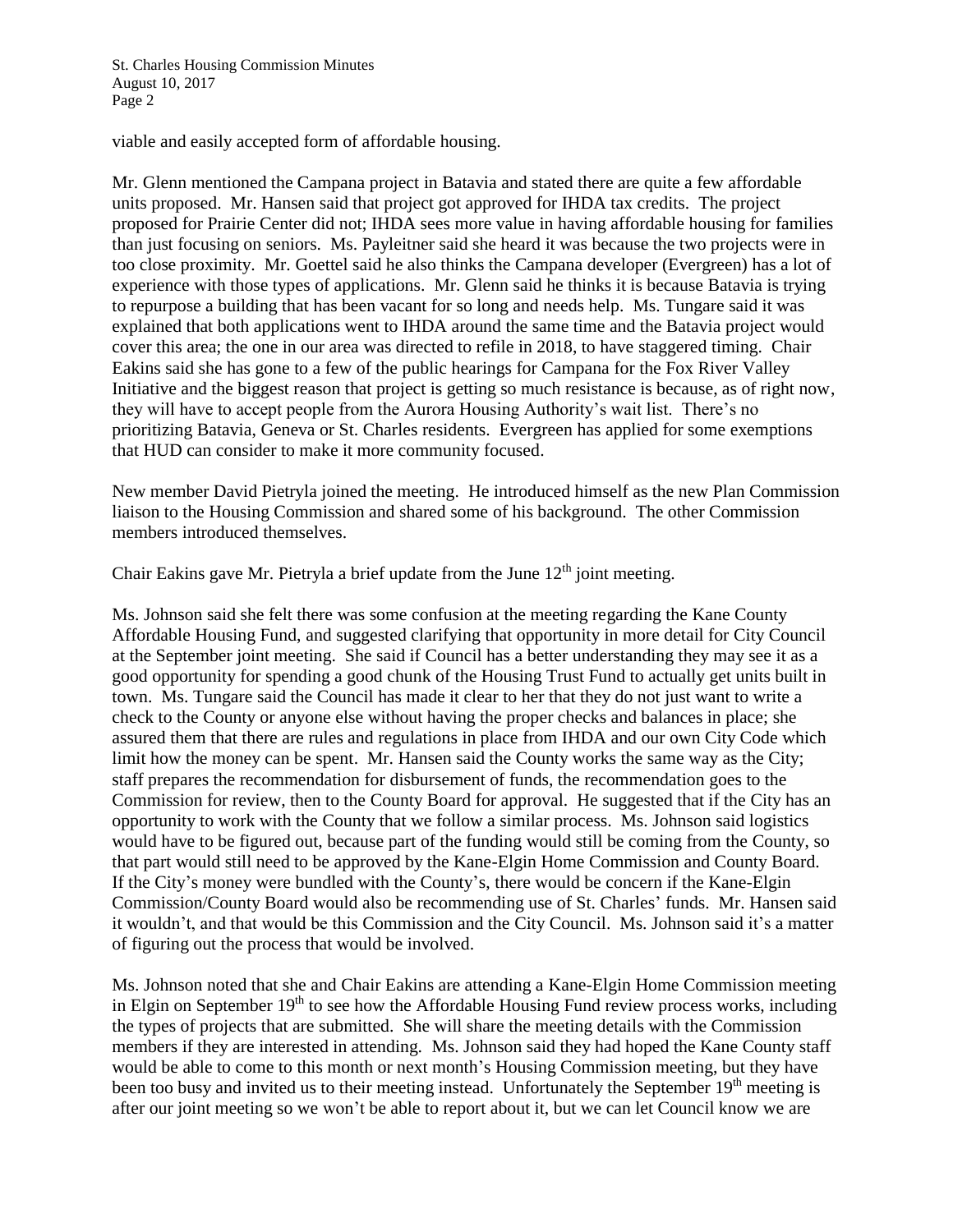looking into learning more about the Affordable Housing Fund to see if it will be a viable option.

Ms. Johnson said the mailers for the Home Rehab Program are being printed and will be going out with the utility bills to single-family homes and townhomes. Hopefully we will get more interest in the program as a result. Ms. Tungare added that there was a press release issued, an article in The Den and brochures are available at the City. Ms. Johnson said Community Contacts contacted her yesterday and they did receive a new qualified application. It will be sent over for review by staff. Mr. Pietryla suggested attaching a PDF of the mailer on the online utility bill for those who pay online. Ms. Johnson said she would speak to the Utility Billing Dept. to see if that would be possible.

### **7. Housing Commission Purpose Statements**

Ms. Johnson said the Purpose Statements were mentioned briefly at the joint meeting. If we change any of these statements it will require a City Code amendment approved by Council. We can present the changes for a preliminary review at the September joint meeting. She went over the sections and shared the suggested revisions (shown below in red):

#### **Purposes**

- A. Advise the City Council on matters related to affordable housing policy;
- B. Preserve and maintain the existing affordable housing stock;

Ms. Tungare noted she liked the addition of "maintain"; that is very important. Chair Eakins said that what the rehab program is about.

C. Maintain/Increase the availability of attainable/affordable housing for all members of the community. by working with the private sector and major employers in the community.

Mr. Glenn asked why "attainable" was removed. Ms. Johnson said attainable is a nicer word for affordable, and if we're using the word affordable anyway we don't need both. Mr. Glenn noted that our ordinance uses the term "inclusionary" as well; it's confusing. Mr. Hansen said in terms of the law, inclusionary is part of the state law and affordable is a defined term; attainable is not a defined term. Ms. Tungare said "inclusionary" was used so that others would not automatically related the ordinance to Section 8 housing, and she feels leaving the word "affordable" makes it clear. Ms. Johnson said we could add a separate purpose statement related to the inclusionary housing ordinance, but she felt that was covered in Item A, because it is related to affordable housing policy. Chair Eakins said this is about the Commission, not the ordinance; it's to define who we are. Mr. Hansen said he feels the changes reflect the discussion that was had. Commission members agreed.

## E. Encourage and guide market forces to build new homes that meet the St. Charles Housing Endorsement Criteria, and

Ms. Johnson said this item is outdated as it references a document that was adopted by the City prior to adoption of the Inclusionary Housing Ordinance.

# Powers and Duties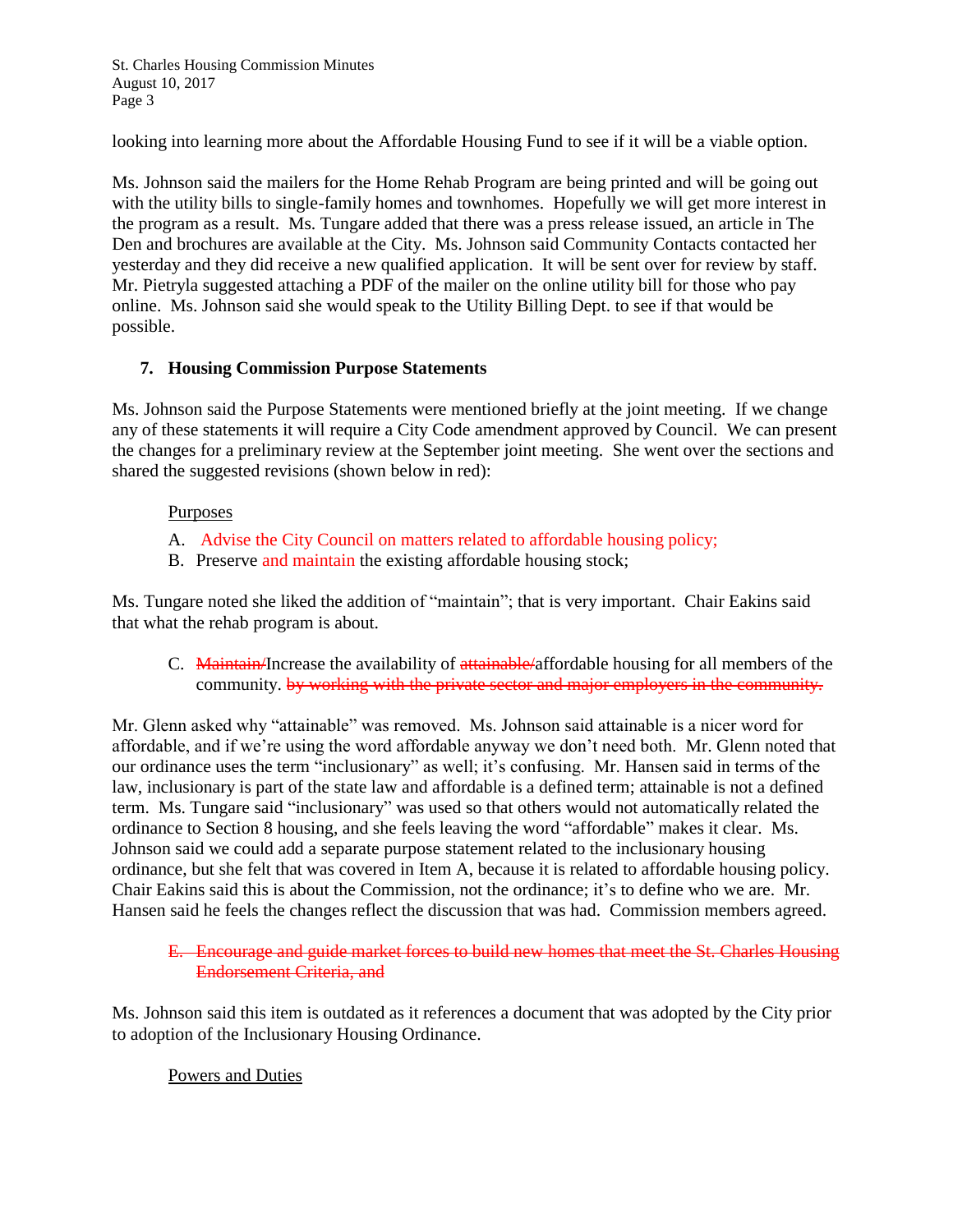- A. Provide advice to the City Council for increasing, retaining and rehabilitating affordable housing stock within the City of St. Charles by evaluating, setting priorities, and recommending affordable housing programs and policies, examples of which include Housing Trust Fund, Community Land Trust, Inclusionary Housing Ordinance, density bonus, fee-in-lieu of provision, etc.;
- B. Coordinate with other communities and governmental agencies in meeting the housing needs of low-income and moderate-income families in the a community;
- C. Establish liaisons with other groups interested in affordable housing in the City and the surrounding area;
- D. Work with area builders and developers in implementing affordable housing programs;
- E. Develop programs that will assist in accessing new funding opportunities at the local, state and federal levels;
- F. Identify possible revenue streams to create and preserve homes that are priced to meet the needs of low- to moderate-income families;
- G. Evaluate expansion of the City's Employer Assisted Housing as a tool to leverage private sector investment in workforce housing options; and
- H. Create mechanisms for increasing public awareness and educating residents regarding the needs for affordable/attainable housing.

Ms. Johnson noted Item G pertaining to the City's Employer Assisted Housing program was removed because the City no longer offers that program.

Mr. Pietryla suggested adding a separate statement to work with the builders, developers and stake holders for them to be mechanisms for raising public awareness. Chair Eakins also suggested removing the word "area" from Item D because the affordable housing developers are not necessarily from our area. The Commission agreed.

Ms. Tungare suggested presenting this at the joint meeting to get input from Council, then trot it through the public process to get it adopted as a City Code amendment. Ms. Johnson said the changes suggested by the Commission will be incorporated in what is presented to Council.

# **8. 2017 St. Charles Housing Affordability Analysis**

Ms. Johnson said when the analysis was last done in 2014 we were at 23.1% affordable. We have fallen just slightly, to 22.3% affordable. Area Median Income has gone up from about \$72,000 in 2014 to almost \$79,000, which drove the affordable housing price up to about \$198,000. This is an increase of almost \$15,000 from 2014. Mr. Glenn suggested adding the most recent figures in a table on page 1. Ms. Johnson agreed.

Ms. Johnson said the rental share of affordable housing went up a little bit, from 11.9% to 13.5%. This is because affordable rents went up as AMI increased. Fox Run Apartments, which has over 100 units, has become affordable due to those higher rents, which are set by the state. Ms. Tungare added that they made some improvements to that property, so it's good affordable housing. Mr. Hansen said the last time we did this exercise the percentage staff came up with was much larger than when IHDA calculated it, and he wondered if IHDA would find St. Charles to be at less than 10% now, since staff's affordable housing share finding has also decreased. Ms. Johnson said IHDA stated they will be coming out with a new number next year. We are not sure of the methodology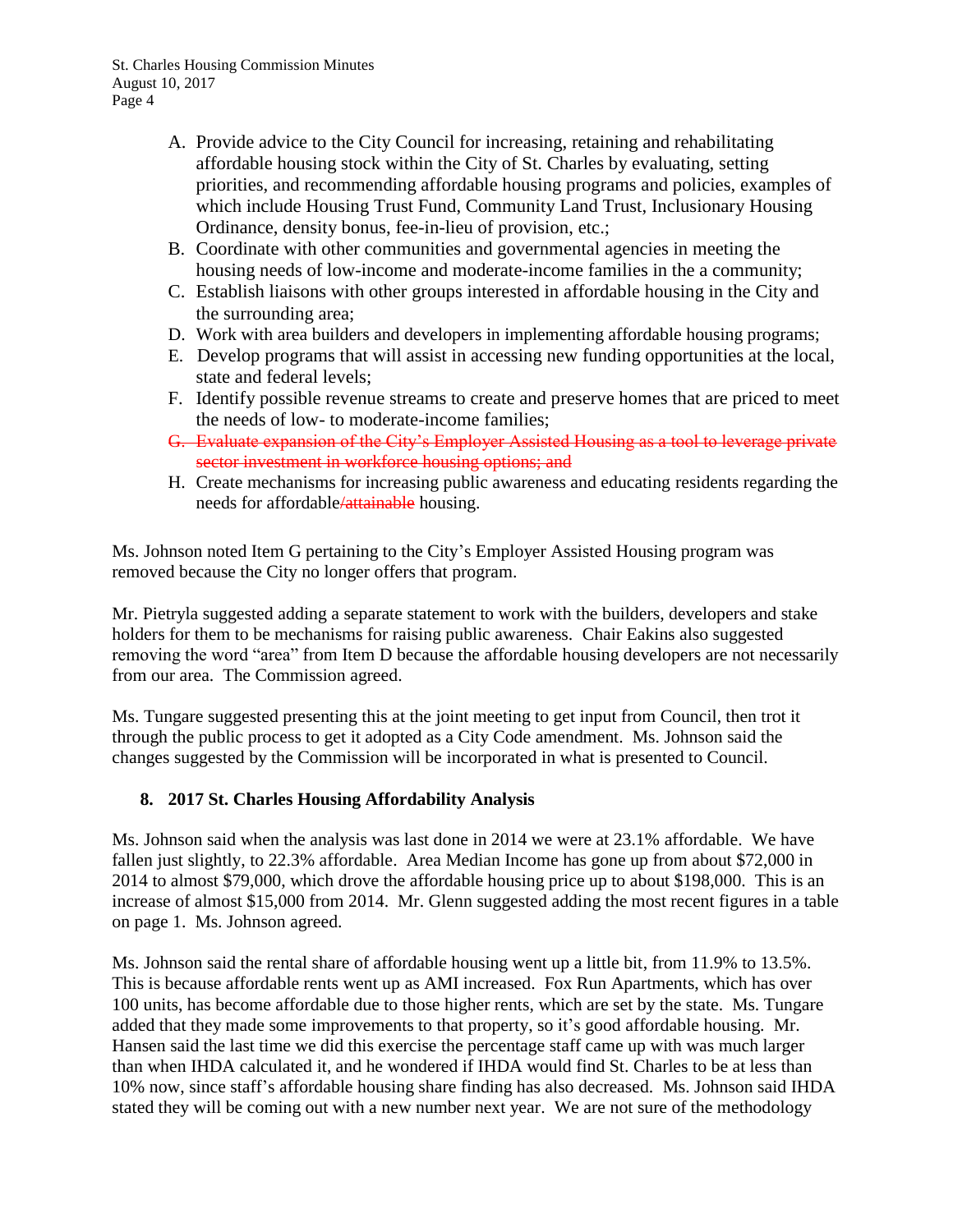they will use, but there will be a new list of every community's affordable share in 2018. Based on our own data, we should be pretty close to what we were before.

Ms. Tungare said in the past, the state has not notified municipalities ahead of time to let us know of the methodology used and resulting findings. Last time IHDA released a new finding in 2013, our City Council took a stance to not allow the state to dictate where we are at. The state did commend us on our efforts for having an Inclusionary Housing Ordinance, a Housing Trust Fund, a Housing Commission that discusses affordable housing initiatives and policies, and a Single-Family Rehab Program. In terms of what would happen if we fell below the 10% affordable threshold based on their methodology, the City would have to come up with an affordable housing plan. Since we have the elements for an affordable housing plan already in place, the risk factor is minimal. Ms. Johnson noted that the City's 2014 Affordability Analysis was sent to IHDA to see if they could use our numbers instead of theirs. They said they could not because they have to use the same methodology for every community, but they did look at our report and said our methodology made sense. Ms. Tungare said the City is doing our part as far as transparency and communication, but we can't control when we will hear from IHDA.

Mr. Hansen said he would be cautious in dealing with the state. If we have fallen below 10% their calculation is the only one that matters and he thinks it's going to be close. Ms. Johnson said if that happens, we would have to adopt an affordable housing plan and submit it to IHDA. There are requirements that the plan identifies certain goals and ways to meet the goals. She said compared to other communities that are below 10%, we have a leg up in complying with the law because we already have a foundation of affordable housing policy in place and won't have to start from scratch. Mr. Hansen said if we do show some measure of success in working with the County and deploying some of the funds, that would help a lot. If we do get to that point, make sure it is in the minutes that we are doing that to specifically improve our situation with regard to the housing index.

# **9. Additional Business**

# **10. Future Meeting Dates**

- **a. Monday, September 11, 2017 – Joint City Council-Housing Commission- (Dens A & B)**
- **b. Thursday, September 14, 2017 (Council Chambers)**

Chair Eakins felt the September  $11<sup>th</sup>$  joint meeting is enough for the month of September so the September  $14<sup>th</sup>$  meeting can be cancelled.

# **c. Thursday, October 12, 2017 (Committee Room)**

The Commission expressed they would like to have a meeting in October to discuss the joint meeting. Ms. Tungare requested the November, December and January meetings be cancelled due to lack of staff since Ms. Johnson will be out of office until mid- January, 2018.

Ms. Johnson said if we get the go ahead from Council, the next big focus will be the Affordable Housing Fund and working with the County to make our money available through that Fund. Ms. Tungare said it is going to be an ongoing process and take time. The key is to keep the conversation